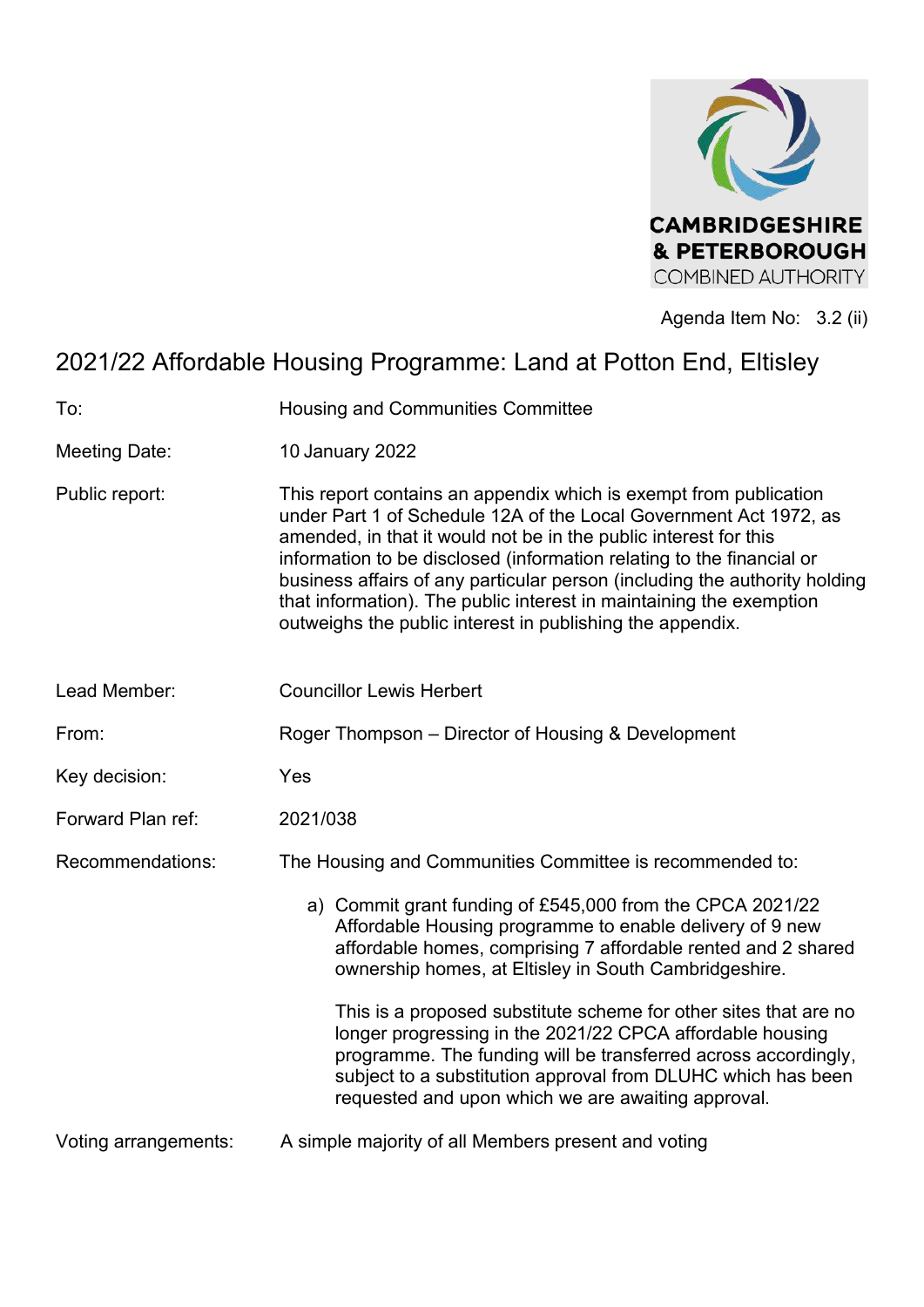#### 1. Purpose

- 1.1 The Combined Authority successfully secured £18.7m million from Government to deliver additional affordable homes across Cambridgeshire and Peterborough for the year 2021/22.
- 1.2 This report provides the Committee with one scheme for approval of grant funding in the context of the overall investment pipeline for the Combined Authority's 2021/22 affordable housing programme.
- 1.3 Hastoe have requested a grant of £545,000 from the Combined Authority's Affordable Housing Programme that will support the delivery of 9 units (2 Shared Ownership homes and 7 affordable rented units) in South Cambridgeshire, by way of much needed additional affordable housing.
- 1.4 This site is a rural exception site and not untypically presents challenges on financial viability. The Average grant rate is £60,600. This is above the guidance level set by DLUHC but we are requesting their approval through treating this as an exception as the programme draws to an end.

## 2. Background

- 2.1. The Housing and Development Team at the Combined Authority is working with officers in all partners local authorities (via the Cambridgeshire and Peterborough Housing Committee) to identify new schemes to come forward for support from the Affordable Housing Programme. The Team is also building relationships with landowners, developers, and housing providers to seek opportunities to influence, enable and accelerate delivery of new affordable housing across the Combined Authority area.
- 2.2. The Combined Authority Housing Strategy 2018 approved a flexible multi toolkit approach as the most effective way of accelerating affordable housing delivery. The use of grant as a tool to help unlock sites and deliver additional affordable housing is one of these tools.
- 2.3. Hastoe are now looking to deliver 9 additional homes for Affordable provision, subject to the successful application for grant assistance from CPCA in line with this bid submission. Hastoe have stated that they will use £90,000 of their RCGF (recycled capital grant funding), towards the development of the site.
- 2.4. This site would not be viable without the CPCA grant funding opportunity. This is a rural exception site in South Cambridgeshire, which addresses an identifiable local housing need, thus not being able to change more market homes to affordable homes. The site will be providing 12 homes overall, with 3 remaining as open market homes and to be retained by the landowner.
- 2.5. The scheme has planning permission. An option agreement is in place to purchase the affordable units on the site and will be entered into once the funding is secured. The scheme has been competitively tendered and is able to start by March 2022, if not sooner. A section 106 is also in place. These properties will be built to the Future Homes Standard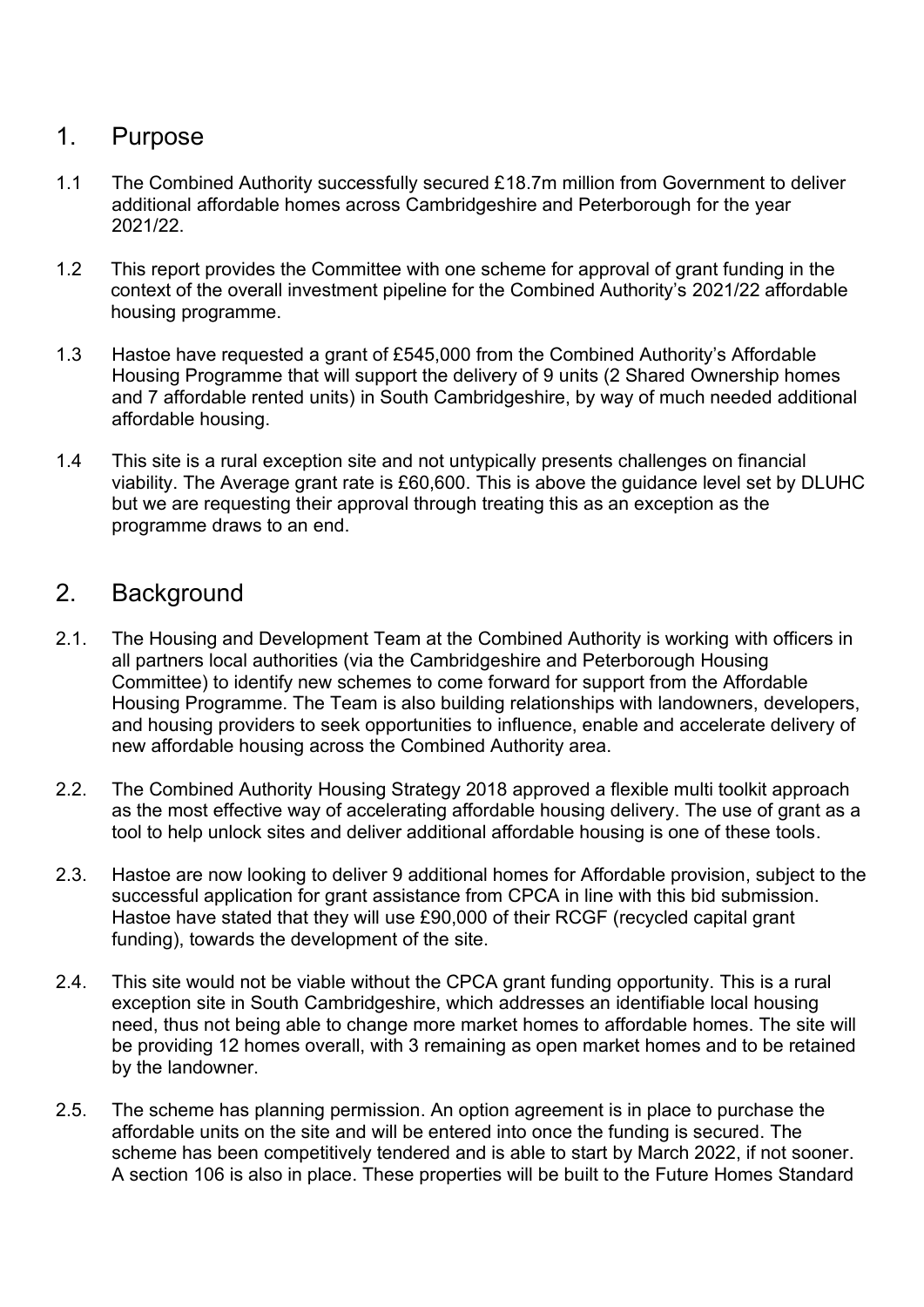(the new Hastoe Standard) and all of the units will have air source heat pumps, with the aim of using renewable energy sources, to combat climate change.

- 2.6. All units are of a Nationally Described Space Standards. All units are M4 (2), Category 2 for accessibility. All homes will be delivered in one tranche. The rents will be in line with LHA ranging from £165.85 for a 2b/4p bungalow, for a 3b/5p the rent will be £195.46 with service charges included in the rent.
- 2.7. Hastoe Housing Association is an organization that the CPCA have worked with previously, having provided affordable housing on a site at Burwell earlier in the programme. Hastoe is a housing association which specialise in rural sustainable homes. They own and manage over 7,500 high quality homes for affordable rent, shared ownership and lease across the east and west of England, their primary aim is to enable local people to remain within their communities.
- 2.8. The Housing Enabling officer for South Cambridgeshire District Council states the additionality achieved by CPCA funding these 9 units, is very welcome. This will provide much needed housing in an identifiable area of South Cambridgeshire. Being a rural exception site does address local housing need.

#### Significant Implications

#### 3. Financial Implications

#### 3.1 **Additionality case for Combined Authority Funding**

The proposed scheme offers the following additionality:

By supporting the creation of 9 new homes for shared ownership and affordable rent in South Cambridgeshire the CPCA is enabling delivery of a small wholly affordable scheme that will not be viable without the grant support.

Proposed Condition of Grant Approval

It is proposed that the grant of £545,500 will help with the delivery of 9 additional new homes.

After execution of the grant funding agreement by draw-down of phased grant payments by way of two (2) instalments:

- i. To provide grant draw down, once start on site has been confirmed.
- ii. To provide grant draw down once due to practical completion has been established.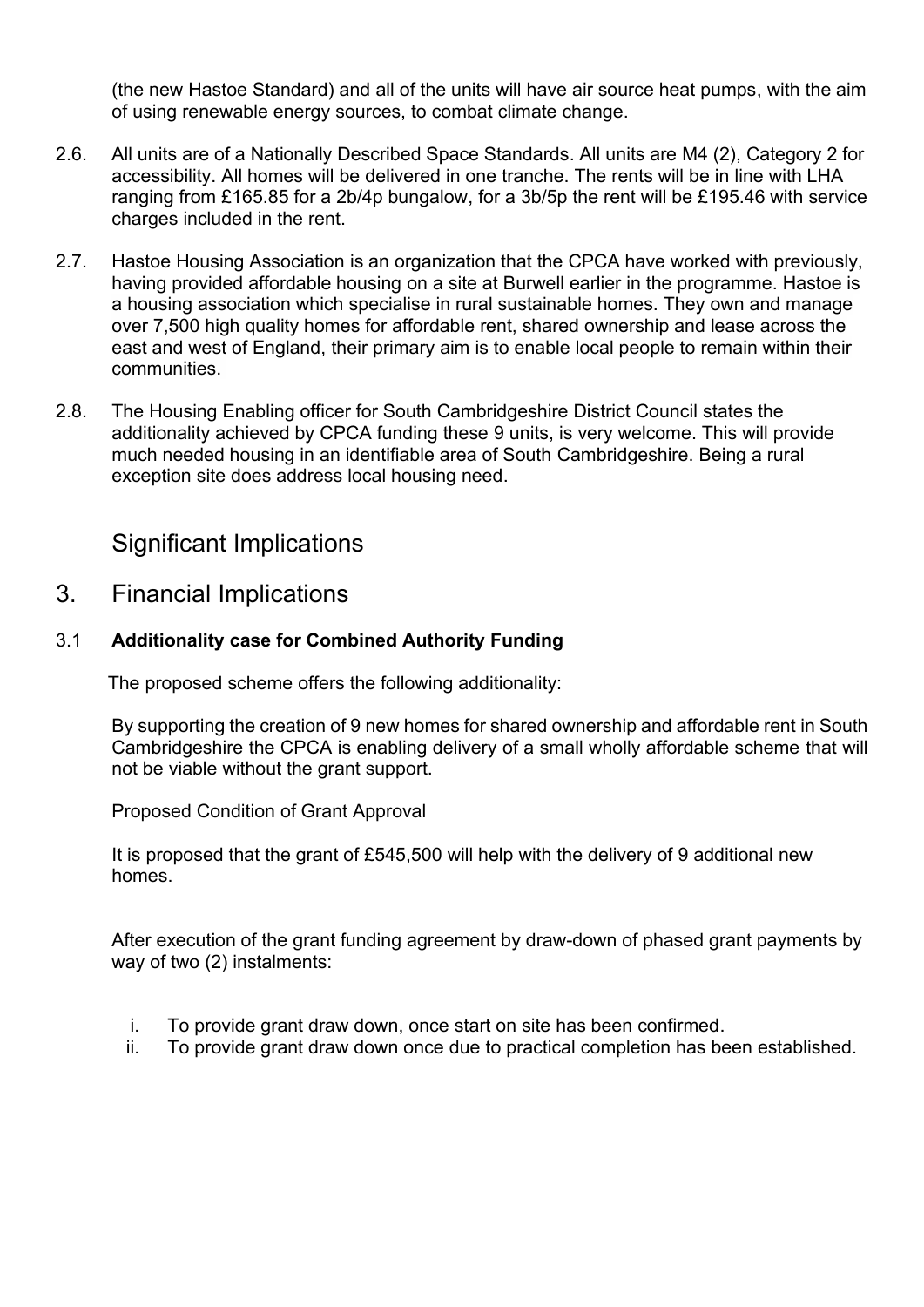3.2 Supporting this application by providing £545,000 from the current Housing Programme is at an average grant rate of £60.6k per unit.

|                                                                                                             | <b>Number Schemes</b><br>Approved | Number of<br><b>Affordable Units</b><br>Funded                                                   | 2021/22 programme<br><b>CPCA Funding</b><br>Committed £ |
|-------------------------------------------------------------------------------------------------------------|-----------------------------------|--------------------------------------------------------------------------------------------------|---------------------------------------------------------|
| Previous Schemes SOS to March 2021<br>programme                                                             | 37                                | 733                                                                                              | 26,094,770                                              |
| Previous schemes in Nov 2021                                                                                | 17                                | 1061                                                                                             | 42,837,698                                              |
| Total units lost & monies returned (loss of<br>East Anglian Galvanizing Works scheme)                       |                                   | 77                                                                                               | remove funding<br>£3,464,615                            |
| Total units lost in 21/22 programme,<br>includes Northminster 38 units & Littleport<br>Ely (loss of 1 unit) |                                   | 39                                                                                               | remove funding<br>£1,550,500                            |
| Remove Werrington Dec 21                                                                                    |                                   | 60                                                                                               | 2,622,000                                               |
| Remove Great Haddon Dec 21 (revised)                                                                        |                                   | 58                                                                                               | 2,194,333                                               |
| Total of schemes approved 21-22                                                                             | 11                                | 827                                                                                              | 33,006,250                                              |
| PROPOSED SCHEME FOR JANUARY<br><b>2022 COMMITTEE APPROVAL</b>                                               |                                   |                                                                                                  |                                                         |
| <b>GREAT HADDON, OFF LONDON</b><br>ROAD, YAXLEY, PETERBOROUGH<br>(REVISED)                                  | 1                                 | 49                                                                                               | 1,886,500                                               |
| <b>LAND AT POTTON END, ELTISLEY</b>                                                                         | $\mathbf{1}$                      | 9                                                                                                | 545,000                                                 |
| Total Affordable Housing Grants if<br>approved by Board                                                     | 13                                | 885                                                                                              | 35,437,750                                              |
|                                                                                                             |                                   | Affordable<br><b>Housing 2021/22</b><br>prog AVERAGE<br><b>GRANT RATE</b><br>PER UNIT<br>£40,043 |                                                         |

| <b>TOTAL IF JANUARY 2022 SCHEMES</b><br><b>APPROVED</b> | 50 | 1.618 | 61,532,528 |
|---------------------------------------------------------|----|-------|------------|
|                                                         |    |       |            |